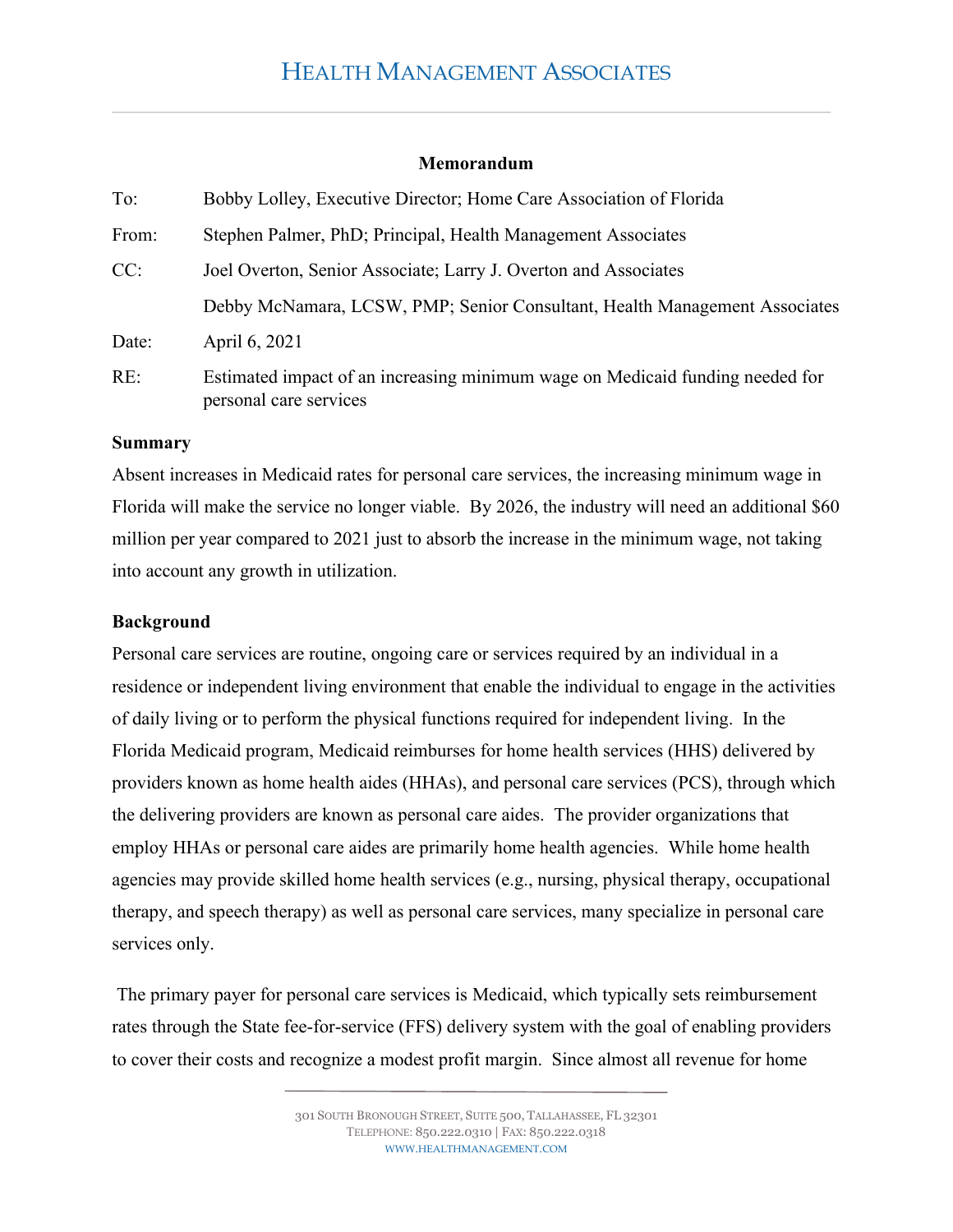health agencies that specialize in personal care services is from Medicaid, the industry is very vulnerable to changes in Medicaid rates or changes to the cost of doing business. While a large portion of the Florida Medicaid program, including long-term services and supports like personal care services, is delivered through Medicaid managed care organizations (MCOs) which set their own rates, they typically pay at or near the FFS rates, so the FFS rates are usually a good proxy for rates in general.

The largest cost associated with running a home health agency is labor. Many personal care aides are paid near the current minimum wage and well below the level of the minimum wage as authorized by Amendment 2 from 2020, which will gradually increase the minimum wage to \$15 per hour.

## **Minimum Wage Schedule**

The minimum wage increased by \$0.09 to \$8.65 per hour on January 1, 2021, and will increase to \$10 per hour on September 30, 2021, and then by an additional \$1 per hour on September 30 of each year through 2026 according to the following schedule:

| <b>Table 1: Minimum Wage Schedule</b> |              |  |  |
|---------------------------------------|--------------|--|--|
| Date                                  | Minimum Wage |  |  |
|                                       | (per hour)   |  |  |
| September 30, 2021                    | \$10         |  |  |
| September 30, 2022                    | \$11         |  |  |
| September 30, 2023                    | \$12         |  |  |
| September 30, 2024                    | \$13         |  |  |
| September 30, 2025                    | \$14         |  |  |
| September 30, 2026                    | \$15         |  |  |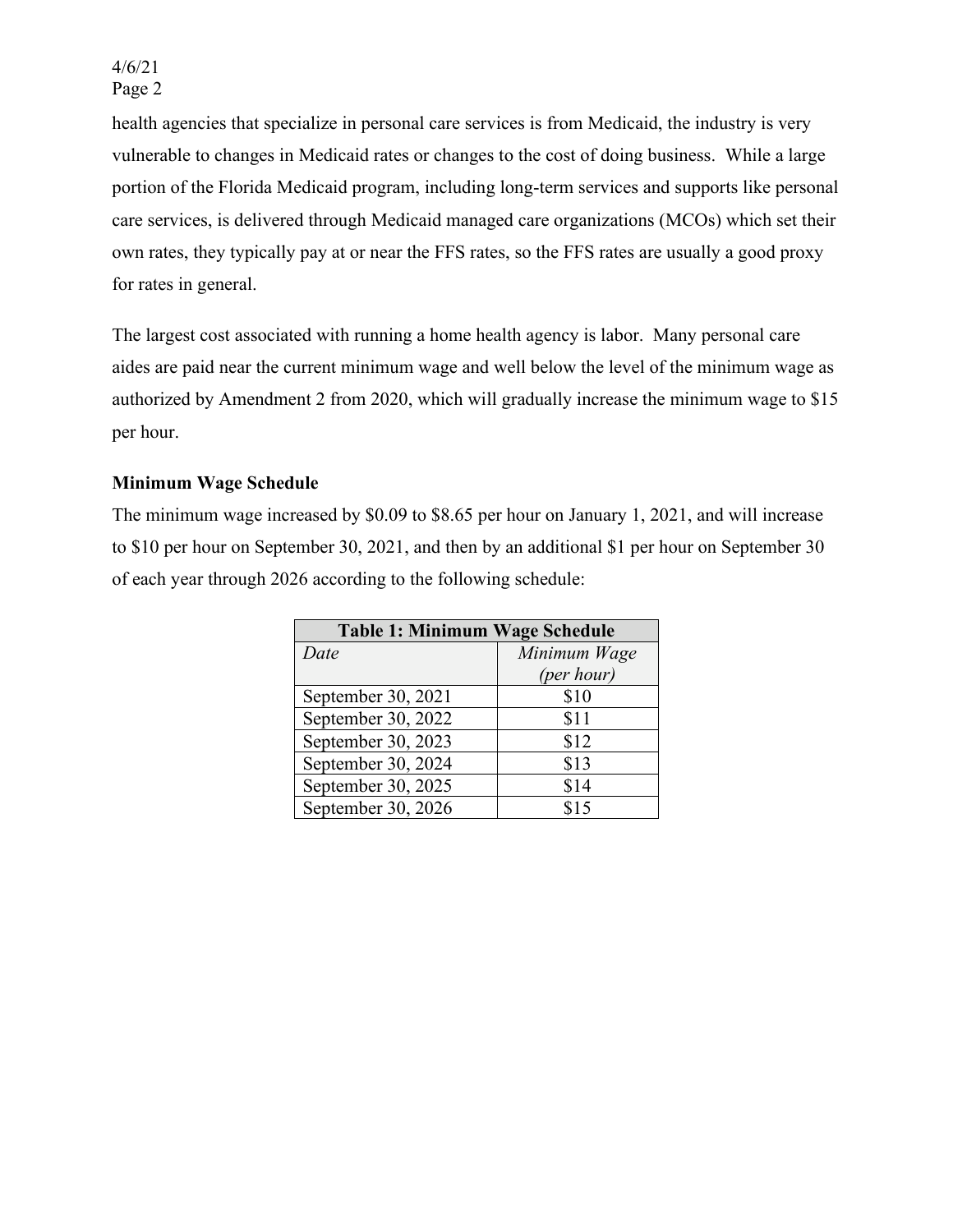## **Florida Personal Care Services Reimbursement Rates**

The base payment for personal care services is about \$15-\$18 with additions ("modifiers") for providing care to multiple recipients, as shown in the tables below.

| Table 2: Personal Care Services Fee Schedule 2021 <sup>1</sup> |           |       |                                                                                                                                                                                  |                                                                                                              |
|----------------------------------------------------------------|-----------|-------|----------------------------------------------------------------------------------------------------------------------------------------------------------------------------------|--------------------------------------------------------------------------------------------------------------|
| Code                                                           | Mod 1     | Mod 2 | Description                                                                                                                                                                      | Max Fee                                                                                                      |
| S9122                                                          |           |       | Personal care rendered by a home<br>health service provider (1 to 24 hours)<br>per day)                                                                                          | \$15.00/hr                                                                                                   |
| S9122                                                          | <b>TT</b> |       | Personal care rendered by a home<br>health service provider (1 to 24 hours)<br>per day) provided to more than one<br>recipient in the same setting.                              | $$15.00/hr - 1st$<br>recipient<br>$$7.50/hr - 2nd$<br>recipient<br>$$3.75/hr - each$<br>additional recipient |
| S9122                                                          | UF        |       | Personal care rendered by a home<br>health service provider (1 to 24 hours)<br>per day) provided by more than one<br>provider in the same setting.                               | \$15.00/hr                                                                                                   |
| S9122                                                          | <b>TT</b> | UF    | Personal care rendered by a home<br>health service provider (1 to 24 hours)<br>per day) provided to more than one<br>recipient by more than one provider in<br>the same setting. | $$15.00/hr - 1st$<br>recipient<br>$$7.50/hr - 2nd$<br>recipient<br>$$3.75/hr - each$<br>additional recipient |

<sup>1</sup> https://ahca.myflorida.com/medicaid/review/Reimbursement/2021-01-

<sup>01</sup>\_Fee\_Sched\_Billing\_Codes/Personal\_Care\_Services\_Fee\_Schedule\_2021.pdf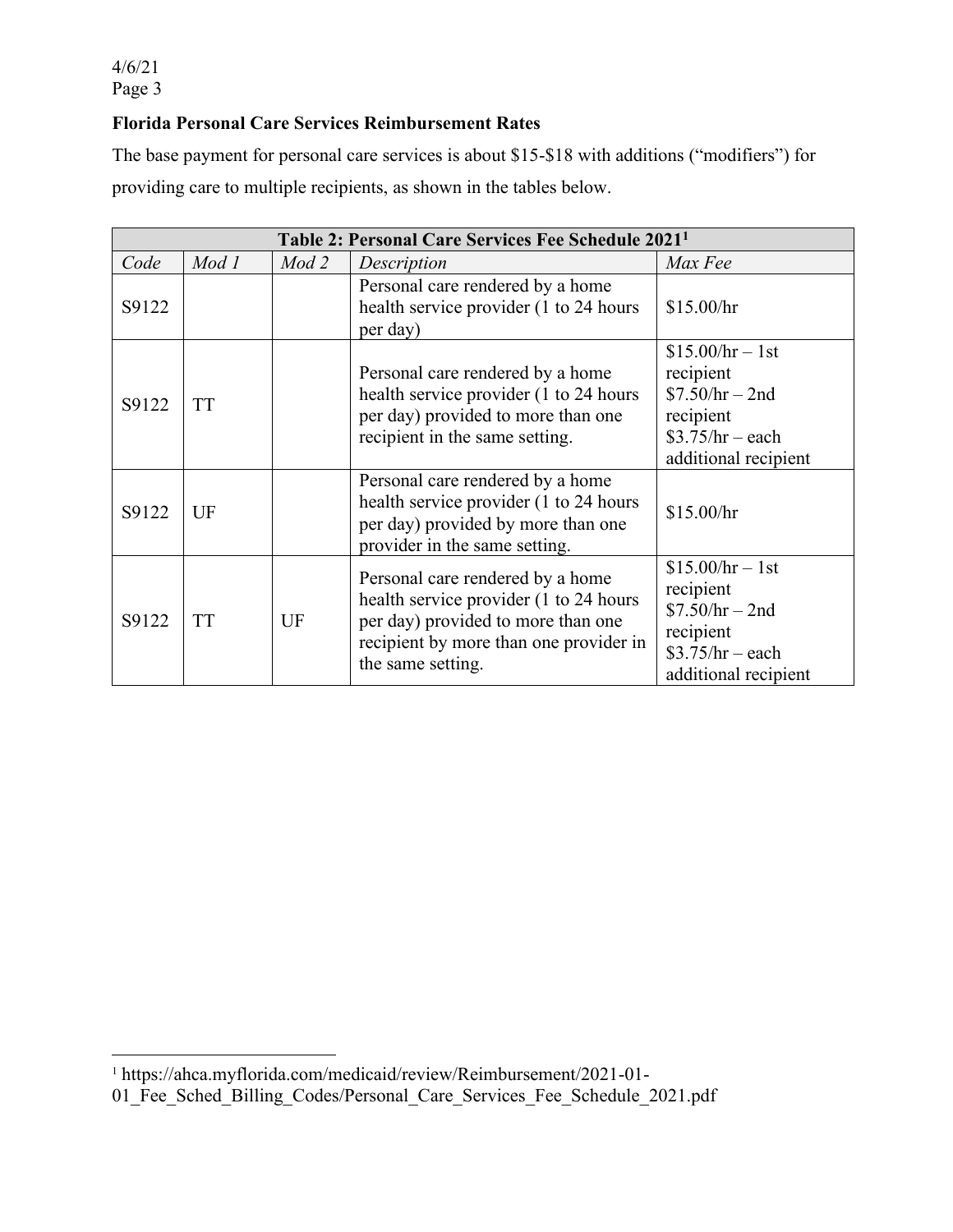| Table 3: Home Health Visit Services Fee Schedule 2021 <sup>2</sup> |           |           |                                                                                                                                                                              |                                                                                    |
|--------------------------------------------------------------------|-----------|-----------|------------------------------------------------------------------------------------------------------------------------------------------------------------------------------|------------------------------------------------------------------------------------|
| Code                                                               | Mod 1     | Mod 2     | Description                                                                                                                                                                  | Maximum                                                                            |
| T1021                                                              |           |           | Home Health Aide (HHA) Visit-<br>unassociated with skilled nursing<br>services.                                                                                              | \$17.46/visit                                                                      |
| T1021                                                              | TD        |           | Home Health Aide (HHA) Visit-<br>associated with skilled nursing<br>services.                                                                                                | \$17.46/visit                                                                      |
| T1021                                                              | <b>TT</b> |           | Home Health Aide (HHA) Visit-<br>unassociated with skilled nursing<br>services provided to more than one<br>recipient in the same setting.                                   | \$17.46/visit<br>$-1$ st recipient<br>$$8.73/visit - each$<br>additional recipient |
| T <sub>1021</sub>                                                  | <b>GY</b> |           | Home Health Aide (HHA) Visit-<br>unassociated with skilled nursing<br>services to a Dually Eligible Recipient                                                                | \$17.46/visit                                                                      |
| T1021                                                              | TD        | <b>TT</b> | Home Health Aide (HHA) Visit-<br>associated with skilled nursing<br>services provided to more than one<br>recipient in the same setting.                                     | \$17.46/visit<br>$-1$ st recipient<br>$$8.73/visit - each$<br>additional recipient |
| T1021                                                              | <b>TT</b> | <b>GY</b> | Home Health Aide (HHA) Visit-<br>unassociated with skilled nursing<br>services to a Dually Eligible Recipient<br>provided to more than one recipient in<br>the same setting. | \$17.46/visit<br>$-1$ st recipient<br>$$8.73/visit - each$<br>additional recipient |

<sup>2</sup> https://ahca.myflorida.com/medicaid/review/Reimbursement/2021-01-

<sup>01</sup>\_Fee\_Sched\_Billing\_Codes/Home\_Health\_Visit\_Services\_Fee\_Schedule\_2021.pdf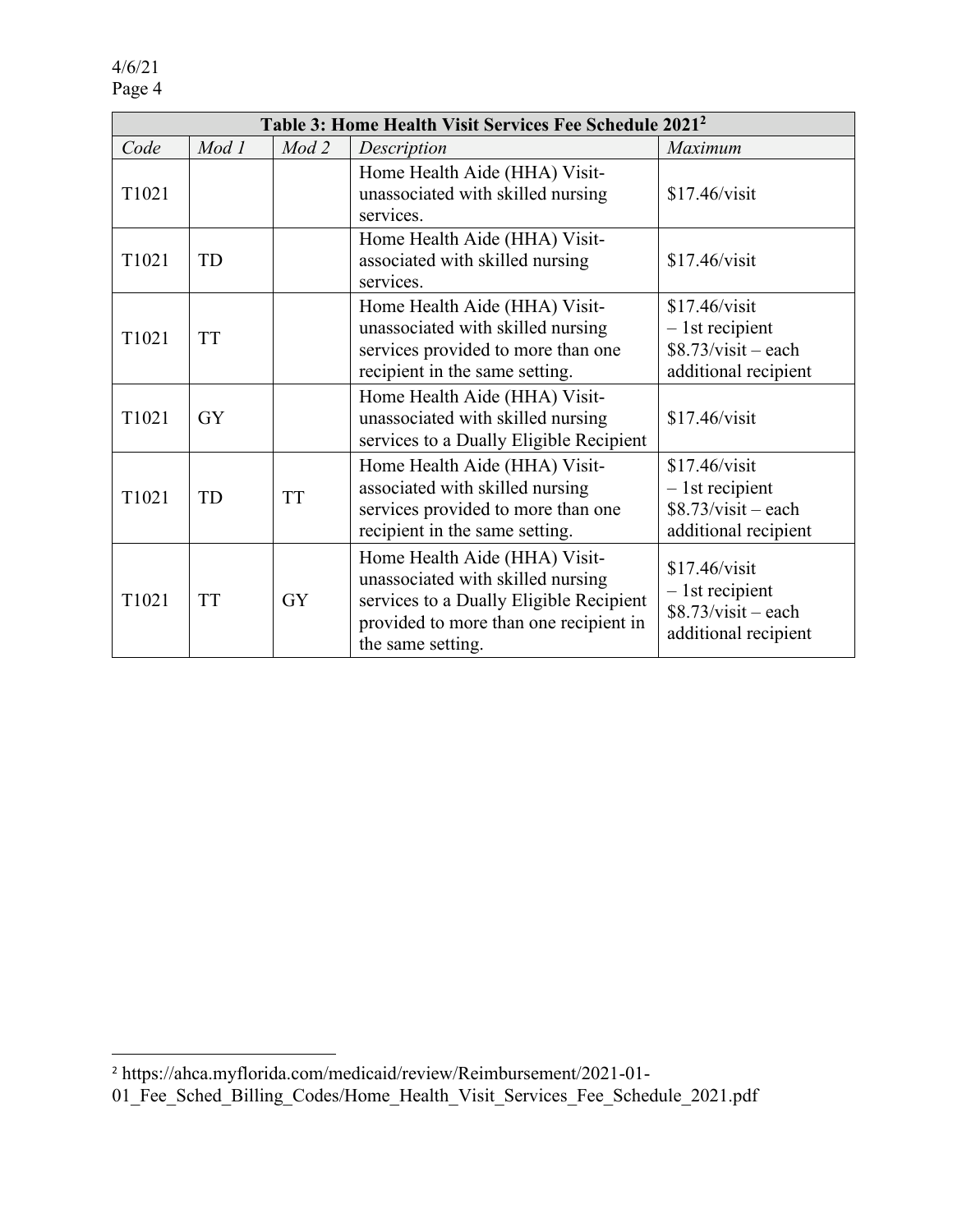# **Personal Care Expenditures**

The following table shows the actual expenditures on personal care services and home health aide visits not associated with skilled nursing services for fiscal years (FY) 2019 and 2020. Note that the vast majority of spending was for code S9122 without a modifier, paid at \$15 per hour. A typical visit is about an hour.

| Table 4: State Medicaid Expenditures on Personal Care Service by |            |                     |               |               |
|------------------------------------------------------------------|------------|---------------------|---------------|---------------|
|                                                                  |            | <b>Type</b>         |               |               |
| Procedure                                                        | Modifier 1 | Modifier 2          | FY2019        | FY2020        |
| S9122                                                            | ##         | ##                  | \$80,019,991  | \$107,256,749 |
| S9122                                                            | <b>TT</b>  | ##                  | \$4,672,683   | \$6,024,326   |
| S9122                                                            | <b>TT</b>  | UF                  | \$22,988      | \$10,708      |
| S9122                                                            | UF         | ##                  | \$470,115     | \$791,905     |
| S9122                                                            | UF         | <b>TT</b>           | \$105         |               |
| T1021                                                            | ##         | ##                  | \$20,835,491  | \$18,497,621  |
| T1021                                                            | <b>GY</b>  | ##                  | \$7,361,369   | \$8,370,505   |
| T1021                                                            | <b>TT</b>  | ##                  | \$62,755      | \$33,306      |
| T1021                                                            | <b>TT</b>  | <b>GY</b>           | \$126,003     | \$162,431     |
|                                                                  |            | Total Expenditures: | \$113,571,501 | \$141,147,551 |

| <b>Table 5: Special Modifier Descriptions</b> |                                                                           |  |  |
|-----------------------------------------------|---------------------------------------------------------------------------|--|--|
| <b>Modifier</b>                               | <b>Description</b>                                                        |  |  |
| TT                                            | Individualized service provided to more than one patient in same setting  |  |  |
| UF                                            | Services provided in the morning                                          |  |  |
|                                               | Item or service statutorily excluded, does not meet the definition of any |  |  |
| <b>GY</b>                                     | Medicare benefit or, for non-Medicare insurers, is not a contract benefit |  |  |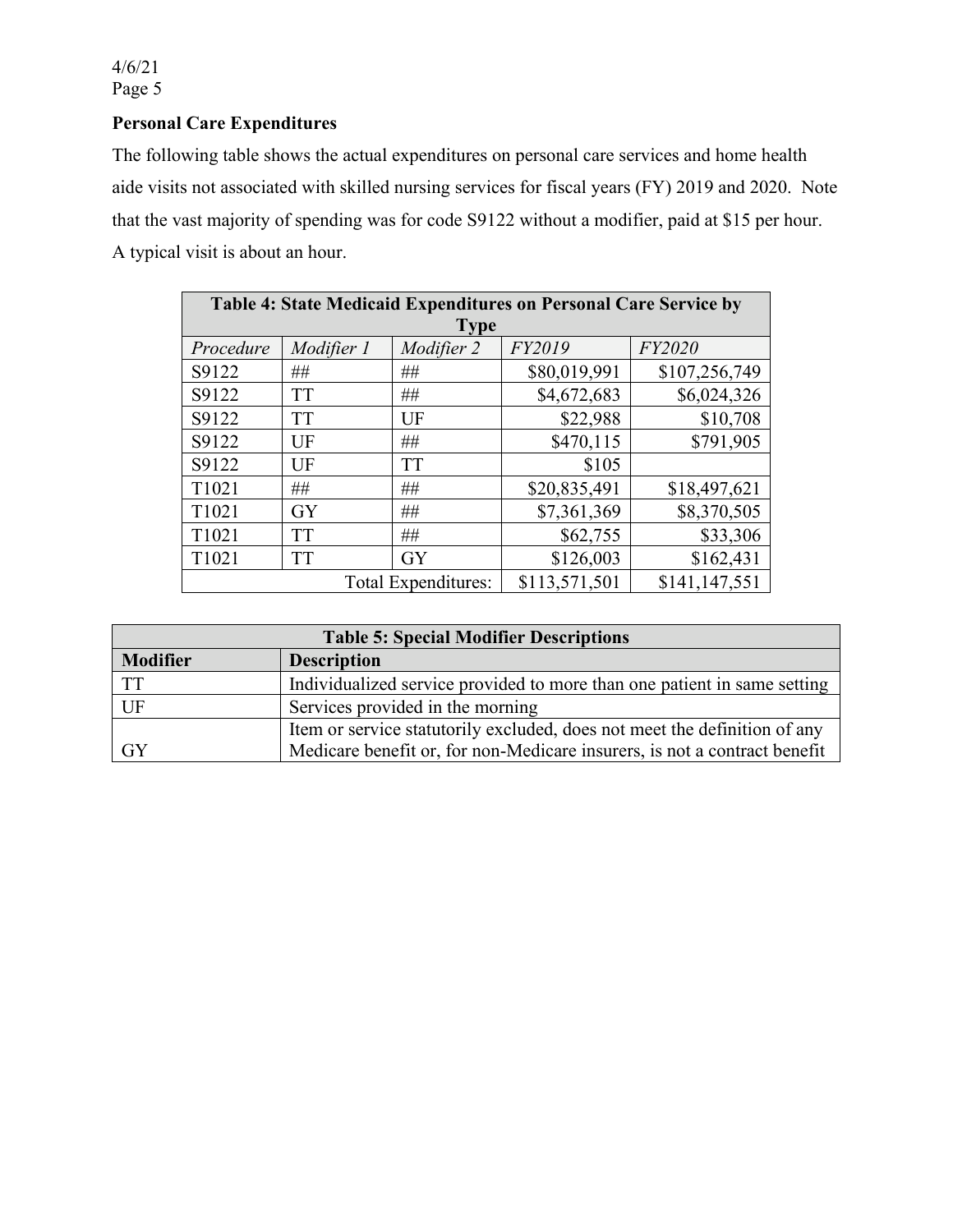### **A Day in the Life**

A personal care aide or home health aide will typically work an eight-hour day, during which he or she will be able to make five or six home visits. Sometimes those home visits will involve providing services to more than one recipient, but the vast majority of the time, each visit will be for a single recipient. The following table provides an example of the daily revenues and costs for a home health agency for a single personal care aide or home health aide. For the cost per visit to the home health agency, we calculated a weighted hourly rate based on the hourly Medicaid reimbursement for each service and the relative contribution of each service to the total spend. Given the high proportion of personal care services paid at \$15 per hour, it should not be surprising that the weighted average (\$16 per hour) is close to that amount. For 2019, there were about 7 million paid claims for the codes analyzed herein for total expenditures of about \$114 million and in 2020, there were about 9 million paid claims for total expenditures of about \$141 million. The resulting average cost per claim for 2019 was \$15.78 and for 2020 it was \$15.65. The remainder of this analysis uses \$16 per hour as the weighted average for simplicity of exposition. This will result in a conservative estimate of the additional funding needed to enable the industry to absorb the higher minimum wage.

| Table 6: Anticipated Costs and Revenues Associated with a<br>Single Personal Care Aide or Home Health Aide for a<br><b>Single Day</b> |       |  |
|---------------------------------------------------------------------------------------------------------------------------------------|-------|--|
| Metric                                                                                                                                | Value |  |
| Number of visits                                                                                                                      | 6     |  |
| Total hours worked                                                                                                                    | 8     |  |
| Hourly wage                                                                                                                           | \$10  |  |
| Rate per visit                                                                                                                        | \$16  |  |
|                                                                                                                                       |       |  |
| Wage costs                                                                                                                            | \$80  |  |
| Service revenues                                                                                                                      | \$96  |  |
|                                                                                                                                       |       |  |
| Overhead $+$ margin                                                                                                                   |       |  |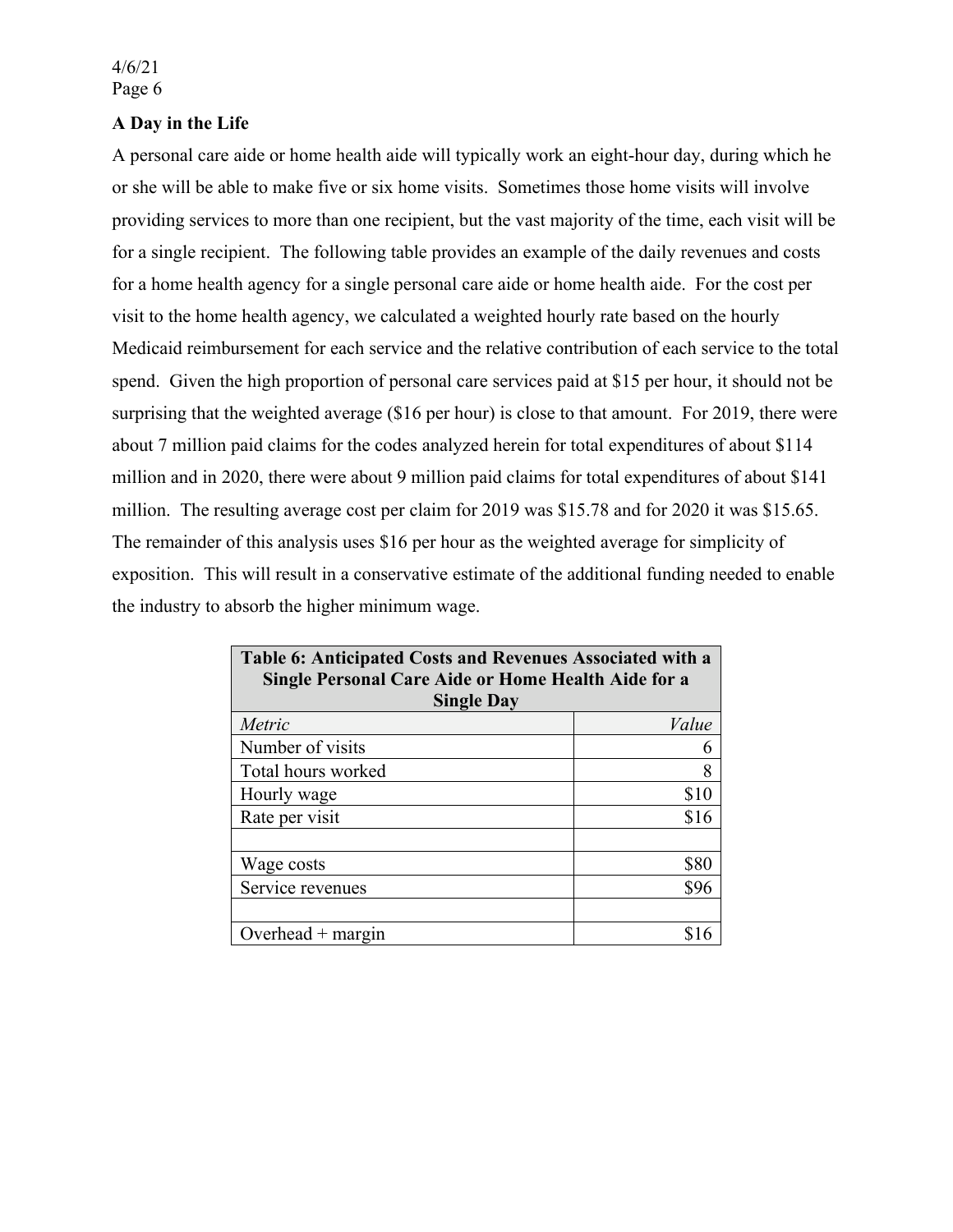### **Impact of Increased Minimum Wage on Daily Cost Experience for Home Health Agencies**

With an increasing minimum wage, the margin after covering labor costs will decrease and become negative well before the minimum wage reaches its peak. The following table shows the impact of the increasing minimum wage after covering labor costs. As above, this estimate is for a single personal care aide or home health aide for a single day.

| <b>Table 7: Impact of Increased Minimum Wage on Home</b>  |                   |                     |  |
|-----------------------------------------------------------|-------------------|---------------------|--|
| Health Agency Margins After Labor Costs per Personal Care |                   |                     |  |
| Aide or Home Health Aide per Day                          |                   |                     |  |
| Min Wage                                                  | <b>Wage Costs</b> | Overhead + $Profit$ |  |
| \$11                                                      | \$88              | \$8                 |  |
| \$12                                                      | \$96              | \$0                 |  |
| \$13                                                      | \$104             | $-$ \$8             |  |
| \$14                                                      | \$112             | $-$16$              |  |
| S 15                                                      | \$120             |                     |  |

**Impact of Increased Minimum Wage on Rates Necessary to Sustain the Industry** 

Assuming rates are designed to enable the same level of overhead and profit margins as in the example above (\$16 per personal care aide or home health aide per day), the rates themselves will need to increase by about 8% per year. The table below shows the projected appropriations that will be needed to enable the home health industry to absorb the increasing minimum wage and remain viable. By 2026, the increase in the minimum wage will necessitate state expenditures for personal care services approximately \$60 million more per year than would have been the case absent the minimum wage increase, and assuming no change in underlying demand. Note that this does not assume any growth in demand for the number of services provided.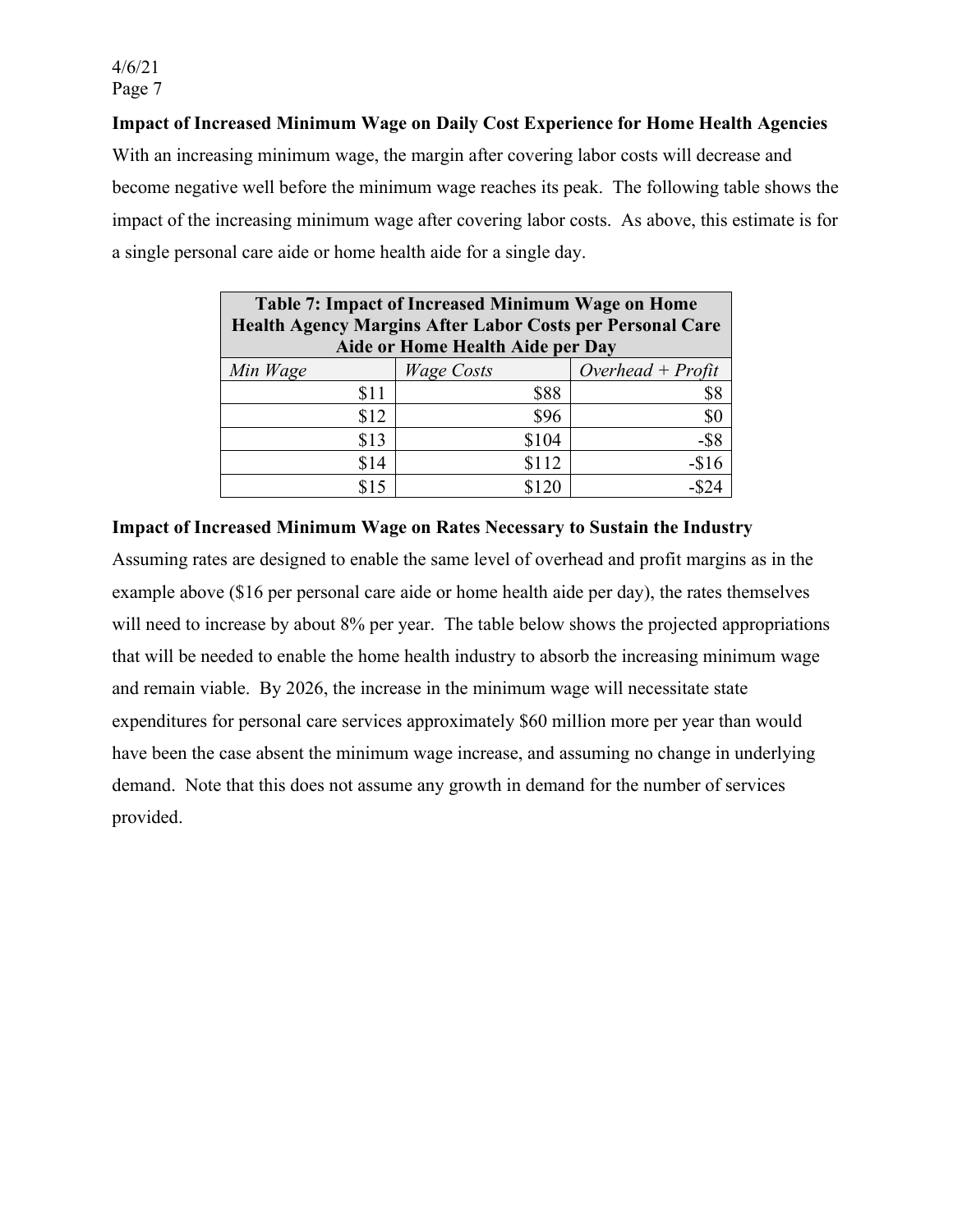| <b>Table 8: Projected Funding Needed to Enable the Home</b> |                                |                         |  |
|-------------------------------------------------------------|--------------------------------|-------------------------|--|
| Health Industry to Absorb the Increasing Minimum Wage       |                                |                         |  |
| Fiscal Year                                                 | Fiscal Year Spend <sup>3</sup> | <b>Notes</b>            |  |
| 2019                                                        | \$113,571,501                  | Actual                  |  |
| 2020                                                        | \$141,147,551                  | Actual                  |  |
| 2021                                                        | \$141,147,551                  | Assume flat from 2020   |  |
| 2022                                                        | \$152,909,847                  |                         |  |
| 2023                                                        | \$164,672,143                  | Projected need based on |  |
| 2024                                                        | \$176,434,439                  | increasing minimum wage |  |
| 2025                                                        | \$188,196,735                  |                         |  |
| 2026                                                        | \$199,959,031                  |                         |  |

### **Limitations**

This analysis has several limitations, most of which suggest that the incremental funding needed to maintain an adequate network of providers may be higher than estimated here.

- *Aggressive assumption regarding number of visits per day* Taking travel time into account, for which personal care aides and home health aides are paid, but for which the home health agency is not reimbursed, the assumption that the delivering providers can complete six hour-long visits in an eight-hour work day is pretty aggressive. As such, the incremental funding needed to maintain an adequate network of providers may be higher than estimated here.
- *Aggressive assumption regarding prevailing market wage* This analysis assumes a starting prevailing wage for personal care aides and home health aides of \$10 per hour. In some markets, \$10 per hour may not be adequate to recruit the necessary workforce. As such, the incremental funding needed to maintain an adequate network of providers may be higher than estimated here.
- *Assumption of no growth in utilization* The fiscal projections included herein do not assume any growth in demand for services. Given that, between FY 2019 and FY 2020, total state spending on personal care services grew by almost 25%, this suggests that

<sup>&</sup>lt;sup>3</sup> Refer to Table 4